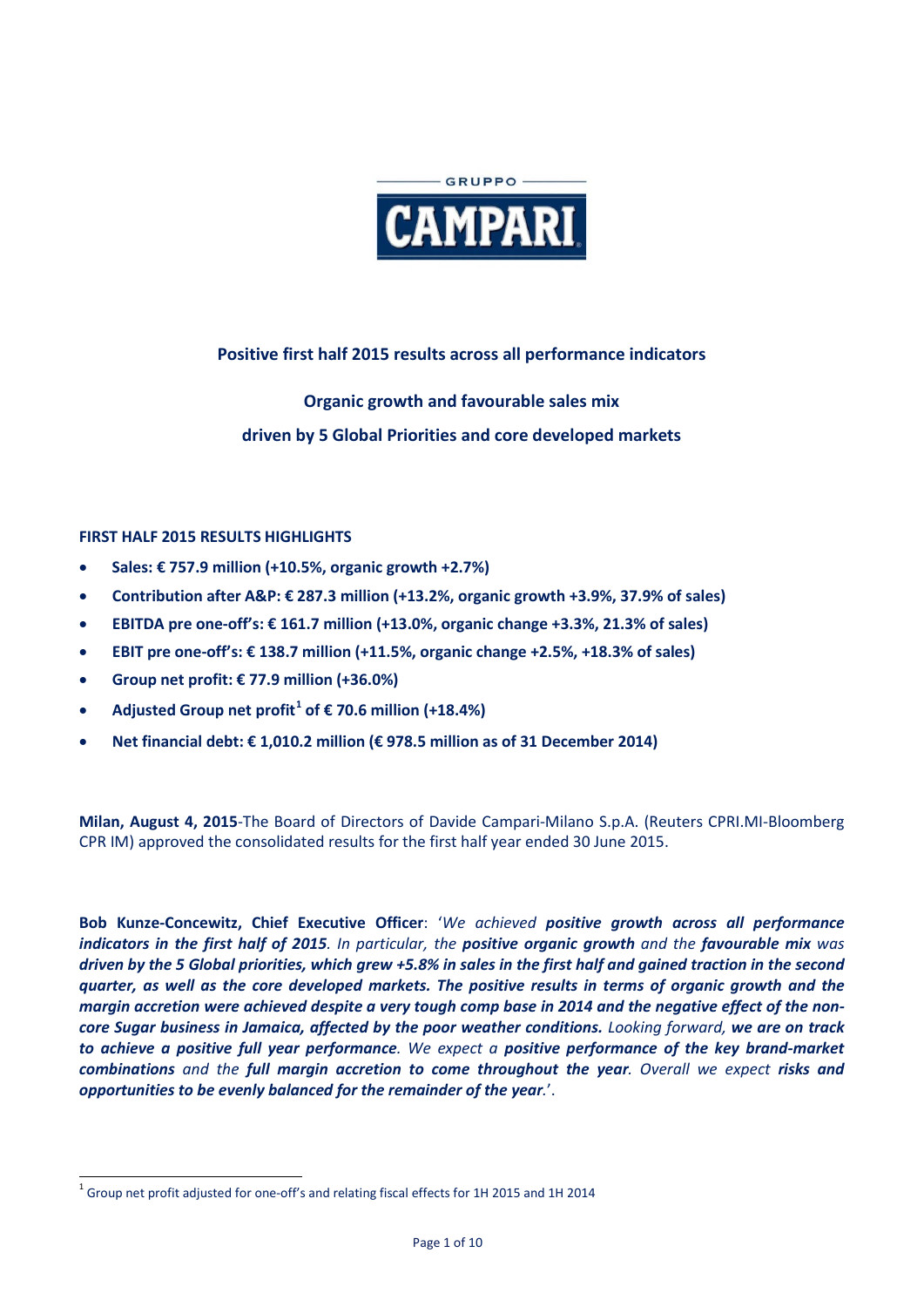#### **CONSOLIDATED P&L FOR THE HALF YEAR ENDED 30 JUNE 2015**

|                                          | 1H 2015<br>$\epsilon$ million | H1 2014<br>$\epsilon$ million | Reported<br>change | <b>Organic</b><br>Change | <b>Forex</b><br>impact | <b>Perimeter</b><br>impact |
|------------------------------------------|-------------------------------|-------------------------------|--------------------|--------------------------|------------------------|----------------------------|
|                                          |                               |                               |                    |                          |                        |                            |
| <b>Net sales</b>                         | 757.9                         | 686.1                         | $+10.5%$           | $+2.7%$                  | $+6.7%$                | $+1.0%$                    |
| Contribution after A&P <sup>(1)</sup>    | 287.3                         | 253.8                         | $+13.2%$           | $+3.9%$                  | $+7.0%$                | $+2.3%$                    |
| <b>EBITDA pre one-off's</b>              | 161.7                         | 143.2                         | $+13.0%$           | $+3.3%$                  | $+8.5%$                | $+1.1%$                    |
| <b>EBITDA</b>                            | 164.6                         | 140.0                         | $+17.6%$           |                          |                        |                            |
| <b>EBIT</b> pre one-off's                | 138.7                         | 124.4                         | $+11.5%$           | $+2.5%$                  | $+8.3%$                | $+0.6%$                    |
| <b>EBIT</b>                              | 141.6                         | 121.2                         | $+16.8%$           |                          |                        |                            |
| <b>Pretax profit</b>                     | 113.3                         | 91.3                          | $+24.0%$           |                          |                        |                            |
| Group net profit                         | 77.9                          | 57.3                          | $+36.0%$           |                          |                        |                            |
| Adjusted Group net profit <sup>(2)</sup> | 70.6                          | 59.7                          | $+18.4%$           |                          |                        |                            |

(1) EBIT before SG&A.

 $^{(2)}$  Group net profit adjusted for one-off's and relating fiscal effects for 1H 2015 and 1H 2014.

#### **GRUPPO CAMPARI UPDATED SEGMENT REPORTING**

As disclosed on May 12, as required by IFRS, starting from January 1, 2015, Gruppo Campari has reorganised its geographic reporting segments to reflect some recent organisational changes. The new regions are Americas; SEMEA (Southern Europe, Middle East and Africa)<sup>[2](#page-1-0)</sup>; North, Central and Eastern Europe; Asia **Pacific**.

Moreover, starting from January 1, 2015, Gruppo Campari has refined its brand clusters to better reflect the business focus on the key growth opportunities. The brand clusters are: **Global Priorities**, including **Campari**, **Aperol**, **SKYY**, **Wild Turkey**[3](#page-1-1) and the **Jamaican rums**; **Regional Priorities**, including **bitters** (Cynar, Averna, Braulio), **liqueurs** (Frangelico, Carolans), **whiskies** (GlenGrant, Forty Creek), **tequila** (Espolón), **sparkling wines and vermouth** (Cinzano, Riccadonna, Mondoro); **Local Priorities**, including Campari Soda, Crodino, Wild Turkey ready-to-drink, Ouzo 12, Cabo Wabo, Sagatiba and Dreher; **Rest of portfolio,** including agency brands and non-core business.

#### **RESULTS FOR THE FIRST HALF 2015**

In the first half of 2015 **Group sales** totalled **€ 757.9 million** showing a reported increase of +**10.5%**, driven by an **organic sales growth** of **+2.7%**. It should be noted that the **net sales organic growth excluding the negative impact from the non-core sugar business in Jamaica amounted to +3.4% (+2.9% in the second quarter 2015).**

The **exchange rate effect was +6.7%**, driven by the appreciation of the US Dollar (+22.8%) and the Jamaican Dollar (+16.1%) as well as favourable trends in all other key Group currencies with the exception of the Russian Ruble and to a lesser extent the Brazilian Real, that lost value.

The **perimeter effect** was +1.0% of sales, driven by acquisitions<sup>[4](#page-1-2)</sup>, partially offset by both the termination of some distribution agreements and the sale of non-core businesses.

**Gross profit** increased by +12.8**%** to **€ 412.2 million** (+3.4% organic change), or 54.4% of sales.

**Advertising and promotion spending (A&P)** was up by +11.9% to **€ 124.9 million**, or 16.5% of sales.

**CAAP** (Contribution after A&P) was up by +13.2% to **€ 287.3 million** (+3.9% organic change), or 37.9% of sales.

**Structure costs**, i.e. selling, general and administrative costs, increased by +14.8% to **€ 148.6 million**, or 19.6% of sales.

**EBITDA pre one-off's** was up by  $+13.0\%$  to  $\epsilon$  161.7 million ( $+3.3\%$  organic change), or 21.3% of sales.

**EBIT pre one-off's** increased by +11.5% to **€ 138.7 million** (+2.5% organic change), or 18.3% of sales.

**One-off's** of **€ 2.9 million** related to the gain on the sale of Federated Pharmaceutical division in Jamaica of € 5.0 million, in part offset by one-off's restructuring costs.

<span id="page-1-0"></span><sup>2</sup> Including Global Travel Retail.

<span id="page-1-1"></span><sup>&</sup>lt;sup>3</sup> Including Wild Turkey bourbon and American Honey.

<span id="page-1-2"></span> $^4$  Acquisitions of Forty Creek Distillery Ltd. (closed on 2 June 2014) and Gruppo Averna (closed on 3 June 2014).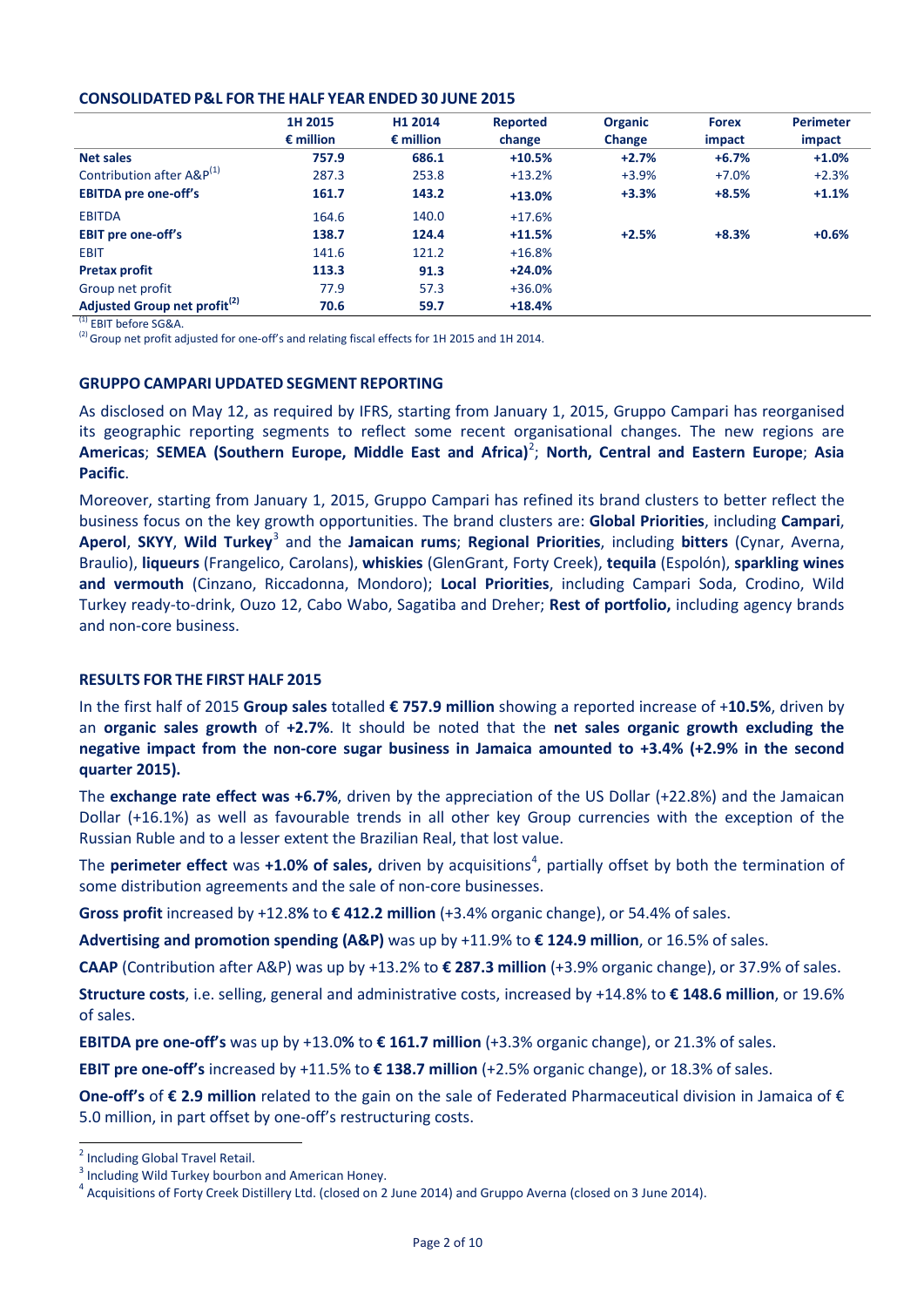**EBITDA** reached **€ 164.6 million**, an increase of +17.6%, or 21.7% of sales.

**EBIT** reached **€ 141.6 million**, an increase of +16.8%, or 18.7% of sales.

**Pretax profit** was **€ 113.3 million**, up by +24.0%.

**Group net profit** reached **€ 77.9 million**, up by +36.0%.

**Adjusted Group net profit[5](#page-2-0)** was **€ 70.6** million, up by +18.4%.

As of June 30, 2015, **net financial debt** stood at **€ 1,010.2 million** (€ 978.5 million as of December 31, 2014), after the **dividend payment** and the **repurchasing of own shares**. The **healthy cash flow generation mitigated the unfavourable US Dollar trend**.

#### **ANALYSIS OF CONSOLIDATED SALES OF THE FIRST HALF OF 2015**

Looking at sales by region, the **Americas**, accounting for 42.7% of total Group net sales in the first half 2015 (40.7% in the first half 2014), posted an **overall growth** of **+15.7%**, with an **organic change** of **+3.4%**, a favourable exchange rate impact of +15.1% and a perimeter effect of -2.8%. In the **US** (21.3% of total Group sales and 49.8% of the region), sales registered a **positive organic performance of +3.0%** in the first half of 2015, driven by the **strong performance across all core brands for the market**. **SKYY** and **Wild Turkey** showed a positive organic *performance*, registering **+4.6%** and **+8.2%** respectively. The **Jamaican rums** continued to register a **positive performance**, particularly Appleton Estate and Wray&Nephew Overproof. The **aperitifs** also **continued to register a favourable trend, particularly Aperol** and **Campari**. The exchange rate effect was positive at +21.6%, while the perimeter effect was negative at -6.1%, as a result of the termination of some distribution agreements. Sales in **Jamaica** (7.5% of total Group sales and 17.5% of the region) **registered an organic change of -7.2%**, as a result of the decrease of the sales of non-core sugar business, affected by poor weather conditions. **Adjusting for the sugar business, sales in Jamaica registered an organic change of +0.6%**, driven by the **Jamaican rums**, **Campari** and **SKYY Vodka**. The exchange rate effect was +13.3% and the change in perimeter was -10.2%, relating to the termination of some distribution agreements and sale of noncore businesses. Sales in **Brazil** (4.0% of total Group sales and 9.4% of the region) **declined organically by -1.9%**, due to the persisting weak consumption environment. The exchange rate effect was -4.1% and the change in perimeter was -1.3%. Sales in **Argentina** (2.9% of total Group sales and 6.9% of the region) **continued to register a double-digit organic growth (+21.5%)** driven by the **good performance of premium brands** such as **Campari, Cinzano vermouth, SKYY**, **Aperol** and **Cynar**. The exchange rate effect was +11.2% and the perimeter effect was neutral. Sales in **Canada** (2.8% of total Group sales and 6.6% of the region) registered an **overall positive organic growth (+14.4%)**, notwithstanding the negative temporary effect of the distribution change<sup>[6](#page-2-1)</sup>. The exchange rate effect was +10.6% and the perimeter was +61.0%, driven by the Forty Creek acquisition.

Sales in Southern Europe, Middle East and Africa<sup>[7](#page-2-2)</sup>, accounting for 33.9% of total Group sales in the first half 2015 (33.9% in the first half 2014), posted an **overall growth** of **+10.5%**, with an **organic change** of **+4.7%**, an exchange rate impact of +0.3% and a perimeter effect of +5.4%, mainly driven by the Averna acquisition. The **Italian market** (26.9% of total Group sales and 79.2% of the region) showed a **positive organic performance of +0.7%**, mainly driven by the growth of **Campari (+10.3%)** and the **single-serves aperitifs**, partially offset by the softness of sparkling wines (Cinzano and Riccadonna). **Aperol** registered a stable net sales performance, whilst **consumption was positive**. The perimeter effect was +4.3%, driven by the Averna acquisition. The **region's other countries** (7.1% of Group net sales and 20.8% of the region) **posted overall very good organic results (+24.6%)**, driven by a **very positive performance in Spain** across the entire portfolio (Campari, Aperol, Frangelico, Cinzano, Carolans and Bulldog) and a **solid growth in France, South Africa and Global Travel Retail,** mainly driven by Aperol. The exchange rate effect was +2.0% and the perimeter effect was +10.8%.

Sales in the **North, Central and Eastern Europe**, accounting for 16.9% of total Group sales (18.9% in first half 2014), **decrease by -1.4%** overall, driven by an **organic change of -3.0%**, an exchange rate effect of -0.2%, and a perimeter effect of +1.7%, mainly driven by the Averna acquisition. Sales in **Germany** (9.2% of total Group

<span id="page-2-0"></span><sup>&</sup>lt;sup>5</sup> Group net profit adjusted for one-off's and relating fiscal effects for 1H 2015 and 1H 2014 <sup>6</sup> As of 1 January 2015, Gruppo Campari started direct distribution in Canada. <sup>7</sup> Including Global Travel Retail.

<span id="page-2-1"></span>

<span id="page-2-2"></span>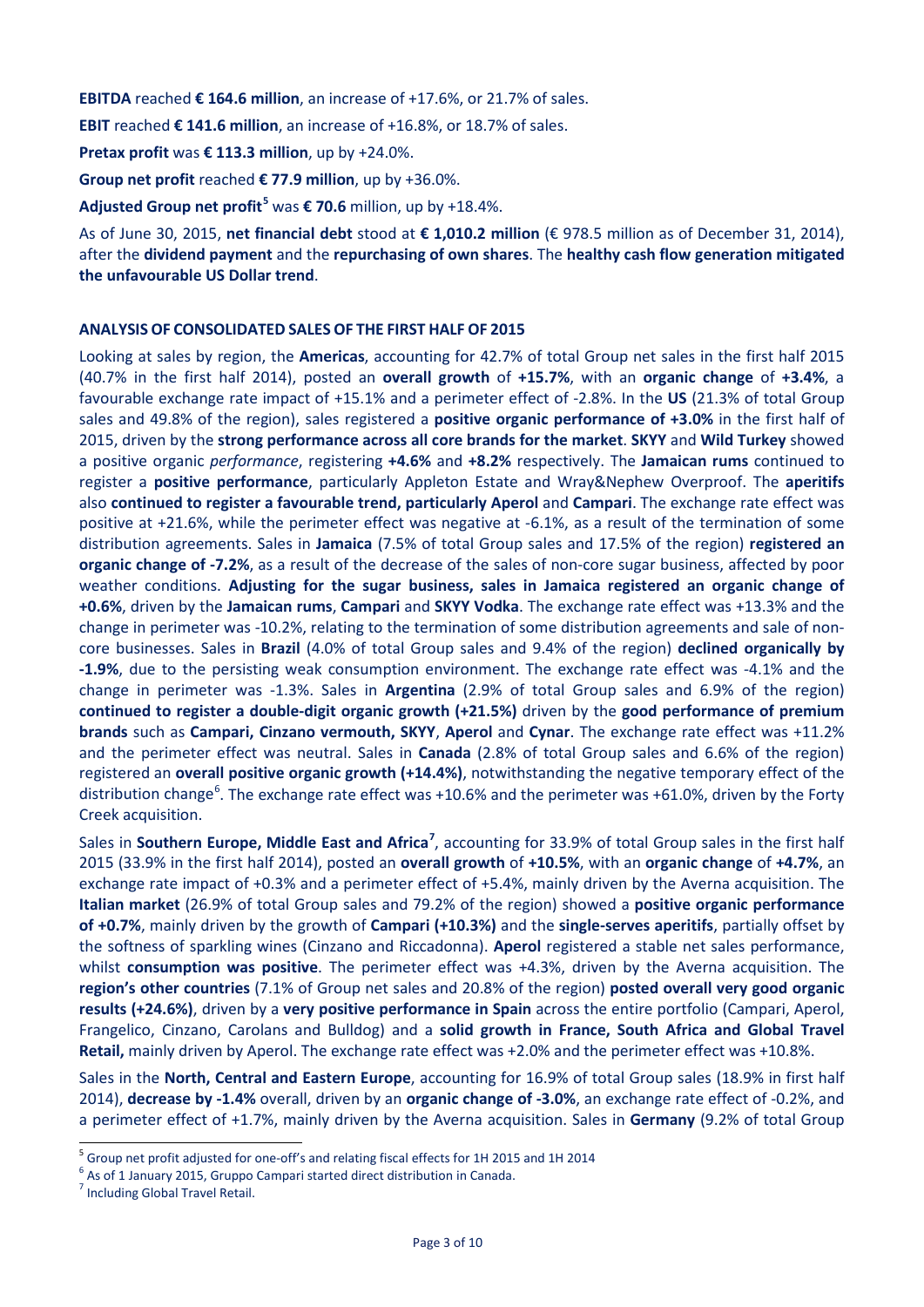sales and 54.7% of the region) recorded an overall **organic growth of +3.0%**, driven by the continued good performance of **Cinzano vermouth**, **Frangelico** and **Ouzo 12**, partially offset by the **soft performance of the aperitifs.** The perimeter effect was +2.6%. **Russia** (1.0% of total Group sales and 5.8% of the region) showed an expected **negative organic performance (-37.7%)**, as a result of a tough market environment affected by macroeconomic instability and continued tightened credit, as expected. Those factors negatively influenced the performance of the sparkling wines portfolio (Cinzano, Mondoro) and Cinzano Vermouth. The exchange rate effect was -16.0% and the perimeter effect was -0.2%. The **region's other markets** (6.7% of Group net sales and 39.5% of the region) registered an **overall positive organic growth (+0.5%).** The exchange rate effect was +5.0% and the perimeter effect was +1.1%.

Sales in **Asia Pacific**, accounting for 6.5% of total Group sales in the first half 2015 (6.4% in first half 2014), **increased by +11.8% overall**, with an **organic change of +4.8%,** an exchange rate effect of +7.0% and a neutral perimeter effect. **Organic performance in Australia** (4.5% of total Group sales and 68.8% of the region) **was positive by +4.3%**, mainly driven by the growth of **Wild Turkey ready-to-drink**, as well as the **good performance** of **Campari**, **Aperol** and **SKYY Vodka**. However, market conditions remain difficult with weak consumer confidence. The exchange rate effect was +5.3% and the perimeter effect was neutral. The **other markets** (2.0% of Group net sales and 31.2% of the region) registered an **overall positive growth** of **+6.1%**, mainly driven by **New Zealand** (Appleton Estate, Coruba) and China (Campari, GlenGrant, Wild Turkey and SKYY ready-to-drink), more than offsetting a weak performance in Japan affected by route-to-market changes. The exchange rate effect was +10.9% and the perimeter effect was neutral.

Looking at **sales by key brands** in the first half of 2015, with regards to the **Global priorities**, **Campari registered a positive organic growth of +2.5%**, driven by the **continued double digit growth in Argentina and the US**, as well as the recovery in Italy and Spain, more than offsetting the softness in Brazil and Nigeria. **Aperol showed an organic increase of +5.7%**, thanks to the **very good results achieved in France and Spain**, as well as a positive progression in high potential markets (particularly the US, UK, Canada, Eastern European markets and Greece). In **core Italian market**, whilst shipments were stable, **consumption continued to grow. SKYY** sales achieved a **positive organic growth of +4.8%**, driven by the positive results of core brand achieved in almost all key brand-market combinations, particularly in the US, also benefiting from the launch of the line extension SKYY Barcraft. **Wild Turkey** registered a **very positive organic change of +7.8%**, thanks to **satisfactory results in the core US market,** for both core and American Honey, and a positive progression in seeding markets, particularly Canada, UK and Russia. The **Jamaican rums**, including **Appleton Estate**, **J.Wray**  and **Wray&Nephew Overproof**, achieved a **very positive organic growth of +13.3%,** driven by the **core US**  and **Jamaican markets**, more than offsetting the negative performance in Canada and UK<sup>[8](#page-3-0)</sup> due to the change in distribution.

With regards to the **Regional Priorities, Cynar** showed a **positive organic growth (+4.0%)**, mainly driven by the good results achieved in **France**, **US** and **Argentina**. **GlenGrant** registered a **good organic performance of +4.5%,** driven by **Germany, Spain, Sweden** and **China. Carolans** and **Frangelico increased overall by +10.4% organically**. Results were positive overall for both brands and in particular for **Frangelico** in the US and Spain. **Espolón** registered an **organic increase of +24.9%**, driven by the growth achieved in the core US market. **Cinzano** registered an **organic change of -8.0%** overall, as a result of the negative performance of Cinzano sparkling wines in Russia, partially offset by the good results of Cinzano vermouth in Argentina and Germany. **Other sparkling wines** (**Riccadonna** and **Mondoro**) decreased organically by **-38.2%, entirely driven by the adverse market condition in the core Russian market**.

With regards to the **Local Priorities**, the **Italian single-serve aperitifs** registered **a positive organic performance: Campari Soda showed a positive growth (+1.3%)**, and **Crodino recorded a very good performance (+2.0%)**, despite the tough comparable base (+31.9% in the first semester 2014). The Australian range **Wild Turkey ready-to-drink** increased by **+2.5**% organically. Lastly, the Brazilian brands **Dreher** and **Sagatiba** registered an overall organic change of **-0.9%**.

<span id="page-3-0"></span>8 As of 1 March 2015, Gruppo Campari started direct distribution in UK.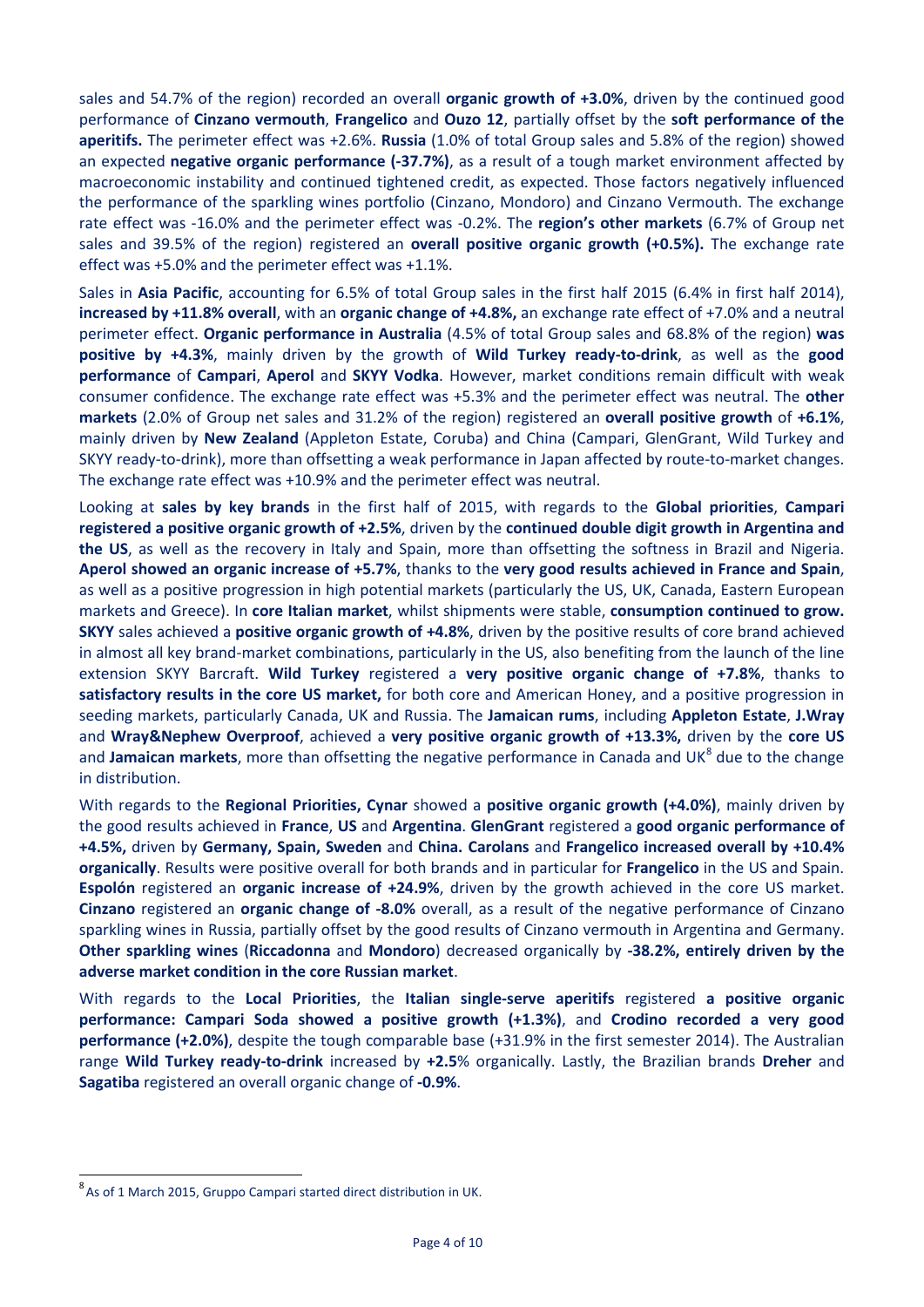#### **OTHER EVENTS**

#### **CLOSING OF THE DISPOSALS OF ENRICO SERAFINO S.R.L. IN ITALY AND AGRI-CHEMICALS DIVISION IN JAMAICA**

On June 30, 2015, Gruppo Campari completed the disposal of 100% of Enrico Serafino S.r.l. to Krause Holdings, Inc., whose deal was signed on June 11, 2015. The deal consideration was € 6.1 million (USD 6.8 million at the exchange rate on the closing date) on a cash free / debt free basis and the transaction had no significant impact on the Group's financial results.

Moreover, on July 9, 2015, Gruppo Campari completed the sale of the Agri-Chemicals Division of J. Wray & Nephew Limited in Jamaica to Caribbean Chemicals and Agencies Limited, whose deal was signed on December 23, 2014. The deal consideration was USD 8.2 million (€ 7.4 million at the exchange rate on the closing date) on a cash free/debt free basis and the disposal of the business had no significant impact on the Group's financial results.

#### **FILING OF DOCUMENTATION**

The half-year report at 30 June 2015 has been made available to the general public at the Company's head office and on the SDIR-NIS circuit for the storage of Regulated Information, operated by BIt Market Services [\(www.emarketstorage.com\)](http://www.emarketstorage.com/). The documentation is also available in the 'Investor' section of the website [www.camparigroup.com/en](http://www.camparigroup.com/en) and by all other means allowed by applicable regulations.

*The Executive responsible for preparing Davide Campari-Milano S.p.A.'s financial reports, Paolo Marchesini, certifiespursuant to article 154-bis, paragraph 2 of the Legislative Decree 58/1998-that the accounting disclosures in this statement correspond to the accounting documents, ledgers and entries.* 

#### *Disclaimer*

*This document contains forward-looking statements that relate to future events and future operating, economic and financial results of Campari Group. By their nature, forward-looking statements involve risk and uncertainty because they depend on the occurrence of future events and circumstances. Actual results may differ materially from those reflected in forward-looking statements due to a variety of factors, most of which are outside of the Group's control.*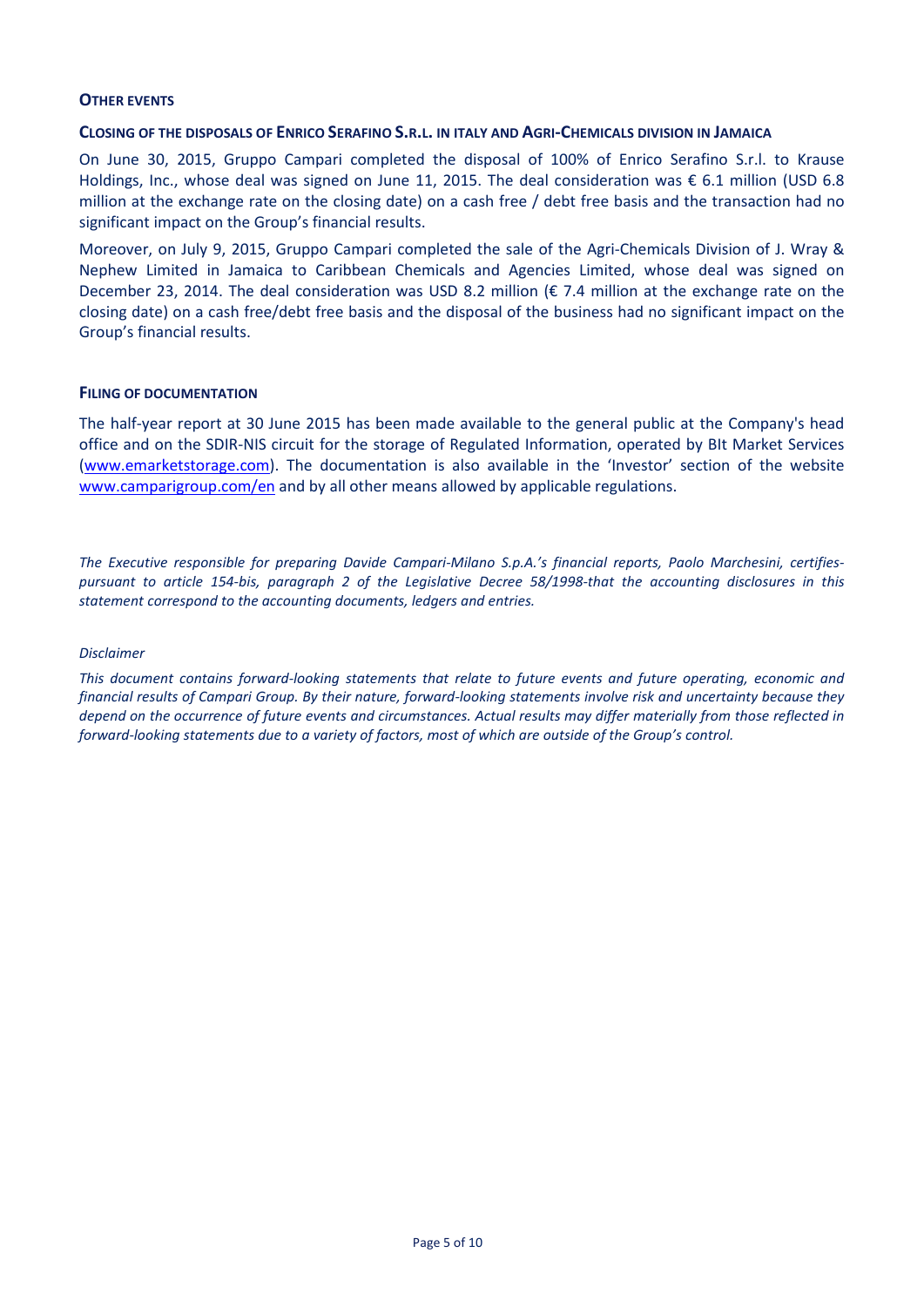#### *ANALYST CONFERENCE CALL*

At **1:00 pm (CET) today, August 4, 2015**, Campari's management will hold a conference call to present the Group's first half 2015 results. To participate, please dial one of the following numbers:

- **from Italy: 02 8020911**
- **from abroad: +44 1 212818004**

The **presentation slides** can be downloaded before the conference call from the main investor relations page on Gruppo Campari's website, at [http://www.camparigroup.com/en/investors.](http://www.camparigroup.com/en/investors)

A **recording of the conference call** will be available from today, August 4 until Tuesday, August 11, 2015. To listen to it, please call the following numbers:

- **from Italy: 02 72495**
- **from abroad: +44 1212 818005**

(Access code: **755#**).

**FOR FURTHER INFORMATION**

**Chiara Garavini** Tel.: +39 02 6225 330 Email: [chiara.garavini@campari.com](mailto:chiara.garavini@campari.com)

**Jing He** Tel. +39 02 6225 832 Email: jing.he@campari.com

http://www.camparigroup.com/en/investor http://www.camparigroup.com/en http://www.youtube.com/campariofficial <https://twitter.com/GruppoCampari>

**Investor Relations Corporate Communications**

**Enrico Bocedi** Tel.: +39 02 6225 680 Email[: enrico.bocedi@campari.com](mailto:enrico.bocedi@campari.com)

#### **ABOU[T GRUPPO CAMPARI](http://www.camparigroup.com/en/index.shtml)**

Davide Campari-Milano S.p.A., together with its affiliates ('Gruppo Campari'), is a major player in the global beverage sector, trading in **over 190 nations** around the world with leading positions in Europe and the Americas. The Group was founded in 1860 and today is **the sixth-largest player worldwide in the premium spirits industry**. The Group's portfolio, with over 50 brands, spans spirits, the core business, wines and soft drinks. Internationally-renowned brands include **[Aperol,](http://www.aperol.com/?http%3A//www.aperol.com/) [Appleton Estate,](http://www.appletonestate.com/) [Campari,](http://www.campari.com/) [SKYY](http://www.skyy.com/) and [Wild Turkey](http://www.wildturkeybourbon.com.au/)**. Headquartered in Sesto San Giovanni, Italy, Campari owns 16 plants and 2 wineries worldwide and has its own distribution network in 19 countries. The Group employs around 4,000 people. The shares of the parent company, Davide Campari-Milano S.p.A. (Reuters CPRI.MI - Bloomberg CPR IM), are listed on the Italian Stock Exchange since 2001. For more information: [http://www.camparigroup.com](http://www.camparigroup.com/) Please enjoy our brands responsibly

#### **- Appendix to follow -**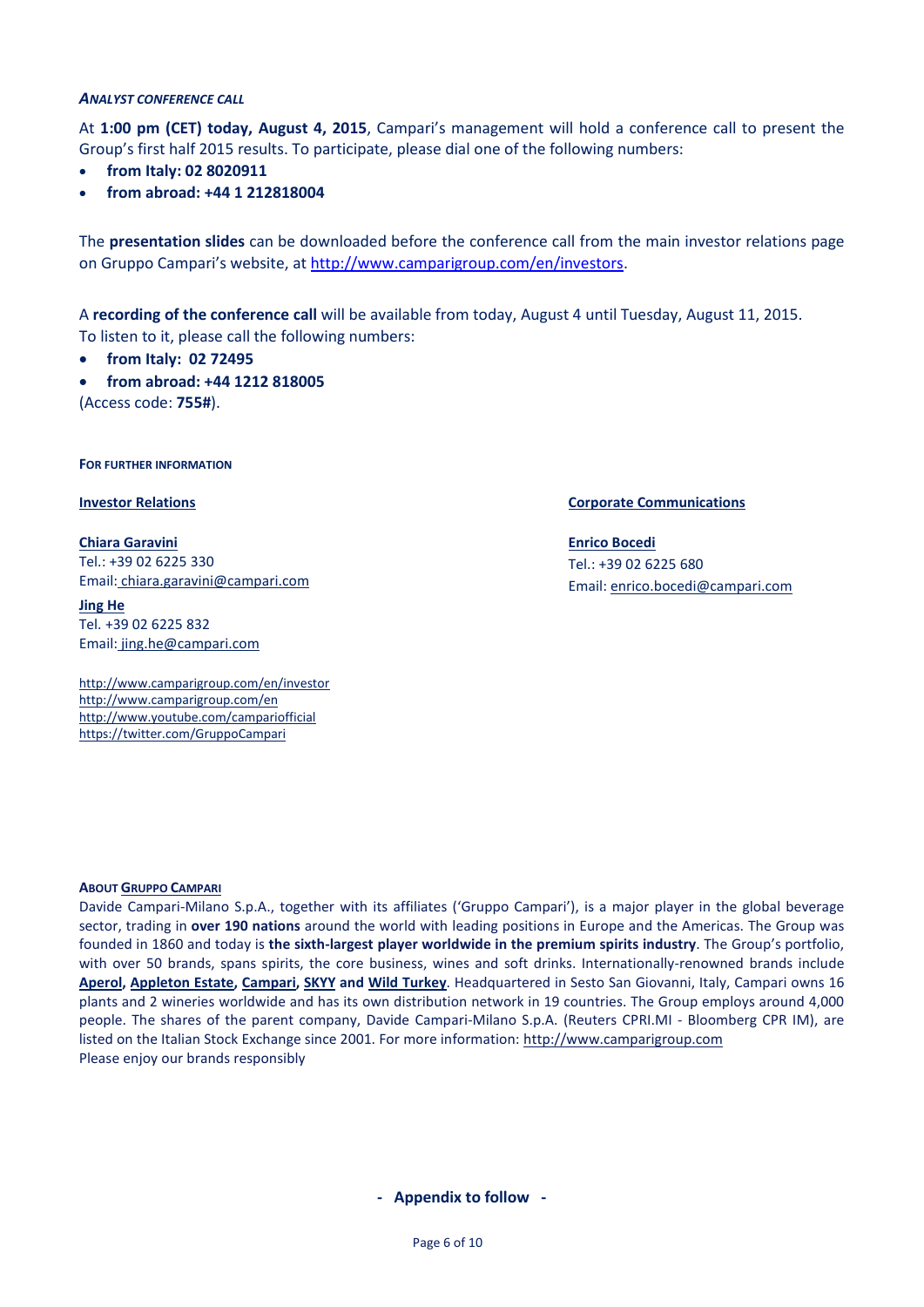#### **Consolidated net sales breakdown by brand for First Half 2015**

|                            | % on Group sales |       | % change, of which: |                                |                    |
|----------------------------|------------------|-------|---------------------|--------------------------------|--------------------|
|                            |                  | total | organic             | <b>Exchange</b><br>rate effect | external<br>growth |
| <b>Global Priorities</b>   | 44.9%            | 16.1% | 5.8%                | 10.3%                          | ۰                  |
| <b>Regional Priorities</b> | 13.9%            | 24.7% | 1.3%                | 5.3%                           | 18.2%              |
| <b>Local Priorities</b>    | 14.8%            | 3.2%  | 1.9%                | 1.3%                           | ٠                  |
| Rest of portfolio          | 26.4%            | 0.1%  | $-0.7%$             | 4.9%                           | $-4.1%$            |
| <b>Total</b>               | 100%             | 10.5% | 2.7%                | 6.7%                           | 1.0%               |

### **Consolidated net sales by geographic area for First Half 2015**

|                                                 | 1 January-30 June 2015 |        | 1 January-30 June 2014 |        | %       |  |
|-------------------------------------------------|------------------------|--------|------------------------|--------|---------|--|
|                                                 | $\epsilon$ million     | %      | $\epsilon$ million     | %      | change  |  |
| Americas                                        | 323.6                  | 42.7%  | 279.6                  | 40.7%  | 15.7%   |  |
| SEMEA (Southern Europe, Middle East and Africa) | 257.2                  | 33.9%  | 232.8                  | 33.9%  | 10.5%   |  |
| North, Central and Eastern Europe               | 127.8                  | 16.9%  | 129.6                  | 18.9%  | $-1.4%$ |  |
| Asia-Pacific                                    | 49.3                   | 6.5%   | 44.1                   | 6.4%   | 11.8%   |  |
| Total                                           | 757.9                  | 100.0% | 686.1                  | 100.0% | 10.5%   |  |

| <b>Breakdown of % change</b>                    | Total % change | Organic growth | <b>Exchange rate effect</b> | External growth |
|-------------------------------------------------|----------------|----------------|-----------------------------|-----------------|
| Americas                                        | 15.7%          | 3.4%           | 15.1%                       | $-2.8%$         |
| SEMEA (Southern Europe, Middle East and Africa) | 10.5%          | 4.7%           | 0.3%                        | 5.4%            |
| North, Central and Eastern Europe               | $-1.4%$        | $-3.0%$        | $-0.2%$                     | 1.7%            |
| Asia-Pacific                                    | 11.8%          | 4.8%           | 7.0%                        |                 |
| <b>Total</b>                                    | 10.5%          | 2.7%           | 6.7%                        | 1.0%            |

### **EBIT before one-off's by geographic area for the First Half 2015**

|                                                 | 1 January-30 June 2015 |       | 1 January-30 June 2014 |       | %       |
|-------------------------------------------------|------------------------|-------|------------------------|-------|---------|
|                                                 | $\epsilon$ million     | %     | $\epsilon$ million     | %     | change  |
| Americas                                        | 54.3                   | 39.2% | 45.8                   | 36.8% | 18.6%   |
| SEMEA (Southern Europe, Middle East and Africa) | 55.3                   | 39.9% | 48.5                   | 39.0% | 14.0%   |
| North, Central and Eastern Europe               | 24.7                   | 17.8% | 26.9                   | 21.6% | $-8.2%$ |
| Asia-Pacific                                    | 4.4                    | 3.2%  | 3.2                    | 2.6%  | 36.6%   |
| Total                                           | 138.7                  | 100%  | 124.4                  | 100%  | 11.5%   |

| <b>Breakdown of % change</b>                    | Total % change | Organic growth | <b>Exchange rate effect</b> | <b>External growth</b> |
|-------------------------------------------------|----------------|----------------|-----------------------------|------------------------|
| Americas                                        | 18.6%          | $-3.1%$        | 21.6%                       | 0.1%                   |
| SEMEA (Southern Europe, Middle East and Africa) | 14.0%          | 16.1%          | 0.4%                        | $-2.5%$                |
| North, Central and Eastern Europe               | $-8.2%$        | $-16.4%$       | 0.8%                        | 7.4%                   |
| Asia-Pacific                                    | 36.6%          | 35.7%          | 0.9%                        |                        |
| <b>Total</b>                                    | 11.5%          | 2.5%           | 8.3%                        | 0.6%                   |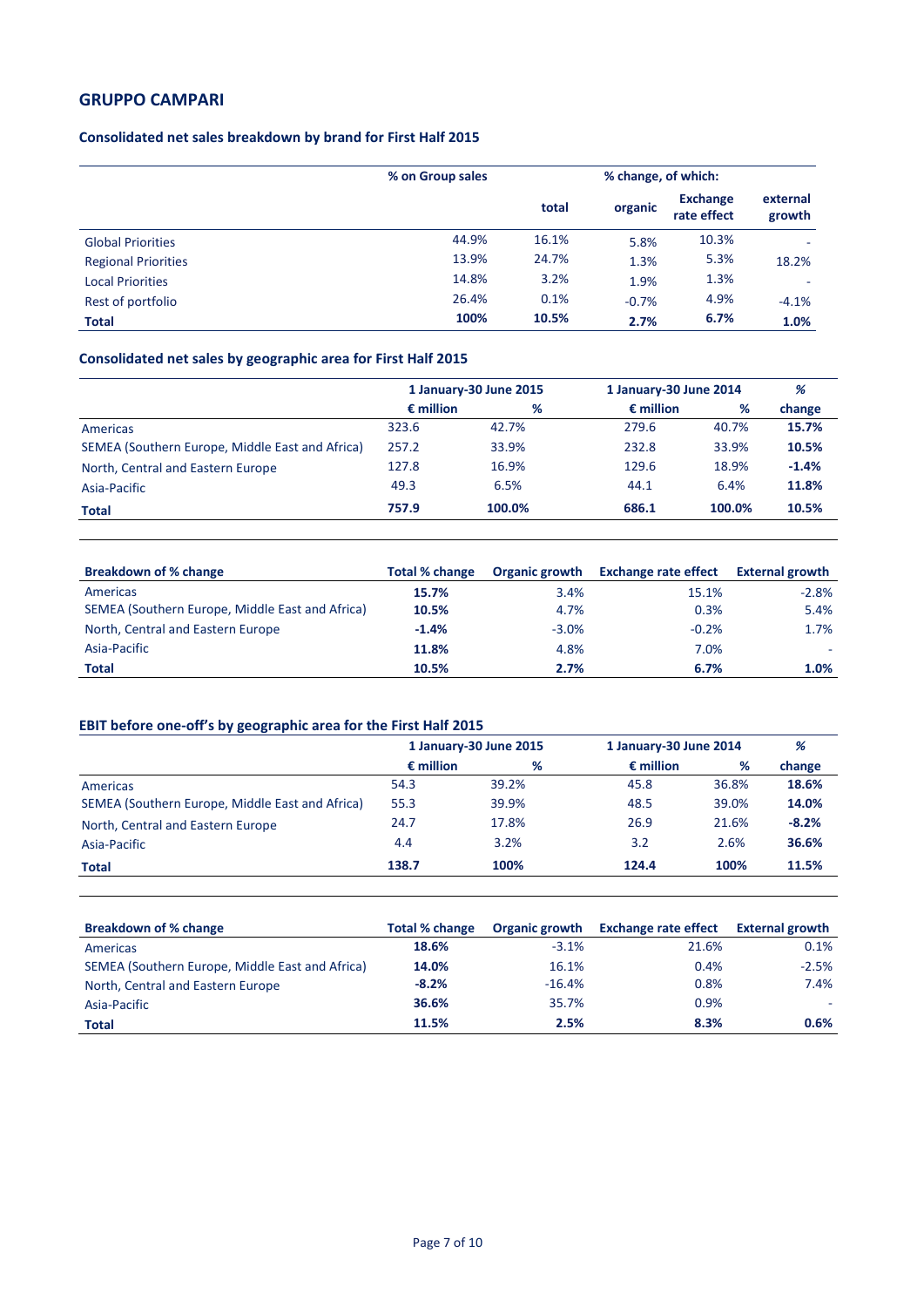#### **Consolidated income statement for First Half 2015**

|                                         |                    | 1 January-30 June 2015 |                    | 1 January-30 June 2014 |               |
|-----------------------------------------|--------------------|------------------------|--------------------|------------------------|---------------|
|                                         | $\epsilon$ million | %                      | $\epsilon$ million | %                      | <b>Change</b> |
| Net sales <sup>(1)</sup>                | 757.9              | 100.0%                 | 686.1              | 100.0%                 | 10.5%         |
| Total cost of goods sold <sup>(2)</sup> | (345.7)            | $-45.6%$               | (320.6)            | $-46.7%$               | 7.8%          |
| <b>Gross profit</b>                     | 412.2              | 54.4%                  | 365.5              | 53.3%                  | 12.8%         |
| Advertising and promotion               | (124.9)            | $-16.5%$               | (111.7)            | $-16.3%$               | 11.9%         |
| <b>Contribution after A&amp;P</b>       | 287.3              | 37.9%                  | 253.8              | 37.0%                  | 13.2%         |
| $SG&A^{(3)}$                            | (148.6)            | $-19.6%$               | (129.4)            | $-18.9%$               | 14.8%         |
| <b>EBIT before one-off's</b>            | 138.7              | 18.3%                  | 124.4              | 18.1%                  | 11.5%         |
| One-off's                               | 2.9                | $+0.4%$                | (3.2)              | $-0.5%$                |               |
| <b>Operating profit = EBIT</b>          | 141.6              | 18.7%                  | 121.2              | 17.7%                  | 16.8%         |
| Net financing costs                     | (28.2)             | $-3.7%$                | (29.9)             | $-4.4%$                | $-5.6%$       |
| <b>Pretax profits</b>                   | 113.3              | 14.9%                  | 91.3               | 13.3%                  | 24.0%         |
| <b>Taxes</b>                            | (35.0)             | $-4.6%$                | (33.7)             | $-4.9%$                | 3.8%          |
| <b>Net Profit</b>                       | 78.3               | 10.3%                  | 57.6               | 8.4%                   | 35.9%         |
| <b>Minority interests</b>               | (0.3)              | $-0.0%$                | (0.3)              | $-0.0%$                | 16.6%         |
| Group net profit                        | 77.9               | 10.3%                  | 57.3               | 8.4%                   | 36.0%         |
| Depreciation and amortisation           | (23.1)             | $-3.0%$                | (18.8)             | $-2.7%$                | 22.6%         |
| <b>EBITDA before one-off's</b>          | 161.7              | 21.3%                  | 143.2              | 20.9%                  | 13.0%         |
| <b>EBITDA</b>                           | 164.6              | 21.7%                  | 140.0              | 20.4%                  | 17.6%         |

(1) Net of discounts and excise duties.

(2) Includes cost of material, production and logistics costs.

(3) Includes selling, general and administrative costs.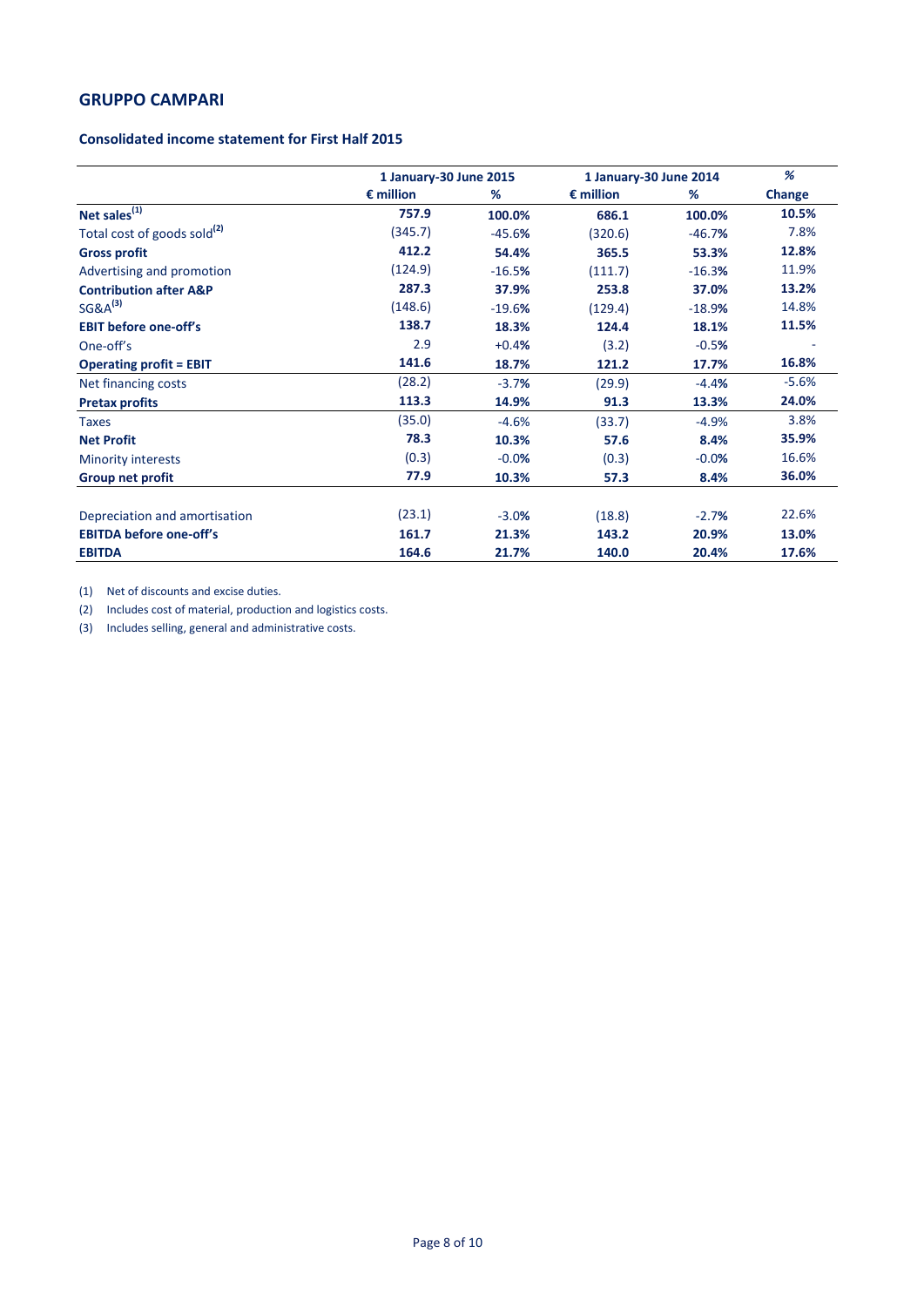### **Consolidated balance sheet as of 30 June 2015**

|                                             | 30 June 2015<br>$\epsilon$ million | 31 December 2014<br>$\epsilon$ million <sup>(1)</sup> |
|---------------------------------------------|------------------------------------|-------------------------------------------------------|
| <b>ASSETS</b>                               |                                    |                                                       |
| <b>Non-current assets</b>                   |                                    |                                                       |
| Net tangible fixed assets                   | 444.1                              | 435.2                                                 |
| <b>Biological assets</b>                    | 16.7                               | 17.5                                                  |
| Investment property                         | 0.8                                | 0.8                                                   |
| <b>Goodwill and trademarks</b>              | 1,922.3                            | 1,842.2                                               |
| Intangible assets with a finite life        | 30.3                               | 29.8                                                  |
| Interests in affiliates and joint ventures  |                                    | 0.7                                                   |
| Deferred tax assets                         | 23.9                               | 21.9                                                  |
| Other non-current assets                    | 67.5                               | 56.7                                                  |
| <b>Total non-current assets</b>             | 2,505.7                            | 2,404.7                                               |
| <b>Current assets</b>                       |                                    |                                                       |
| Inventories                                 | 538.2                              | 477.0                                                 |
| Current biological assets                   | 1.2                                | 4.1                                                   |
| Trade receivables                           | 271.5                              | 313.6                                                 |
| <b>Current financial receivables</b>        | 25.6                               | 22.8                                                  |
| Cash and cash equivalents                   | 270.1                              | 230.9                                                 |
| Income taxes receivables                    | 7.8                                | 13.0                                                  |
| Other receivables                           | 36.1                               | 26.7                                                  |
| <b>Total current assets</b>                 | 1,150.5                            | 1,088.2                                               |
| Assets for sale                             | 7.9                                | 21.9                                                  |
| <b>Total assets</b>                         | 3,664.7                            | 3,514.8                                               |
| <b>LIABILITIES AND SHAREHOLDERS' EQUITY</b> |                                    |                                                       |
| Shareholders' equity                        |                                    |                                                       |
| Share capital                               | 58.1                               | 58.1                                                  |
| Reserves                                    | 1,600.1                            | 1,516.8                                               |
| Group's shareholders' equity                | 1,658.2                            | 1,574.8                                               |
| Non-controlling interests                   | 5.4                                | 5.1                                                   |
| <b>Total shareholders' equity</b>           | 1,663.6                            | 1,579.9                                               |
| <b>Non-current liabilities</b>              |                                    |                                                       |
| <b>Bonds</b>                                | 1,027.5                            | 1,086.9                                               |
| Other non-current payables                  | 11.5                               | 25.8                                                  |
| Defined benefit plans                       | 8.6                                | 9.4                                                   |
| Provisions for risks and charges            | 30.2                               | 36.4                                                  |
| Deferred tax liabilities                    | 291.1                              | 264.8                                                 |
| <b>Total non-current liabilities</b>        | 1,368.9                            | 1,423.2                                               |
| <b>Current liabilities</b>                  |                                    |                                                       |
| Payables to banks                           | 80.2                               | 36.7                                                  |
| Other financial liabilities                 | 228.0                              | 117.4                                                 |
| Payables to suppliers                       | 189.7                              | 223.2                                                 |
| Income tax payables                         | 6.1                                | 4.9                                                   |
| Other current liabilities                   | 127.6                              | 127.8                                                 |
| <b>Total current liabilities</b>            | 631.5                              | 509.9                                                 |
| Liabilities held for sale                   | 0.0                                | 1.7                                                   |
| <b>Total liabilities</b>                    | 2,000.4                            | 1,934.8                                               |
| Total liabilities and shareholders' equity  | 3,664.0                            | 3,514.8                                               |

 $^{(1)}$  2014 values adjusted to reflect the purchase price allocation change of Forty Creek Distilley Ltd. (closing on June 2, 2014) and Gruppo Averna (closing on June 3, 2014)